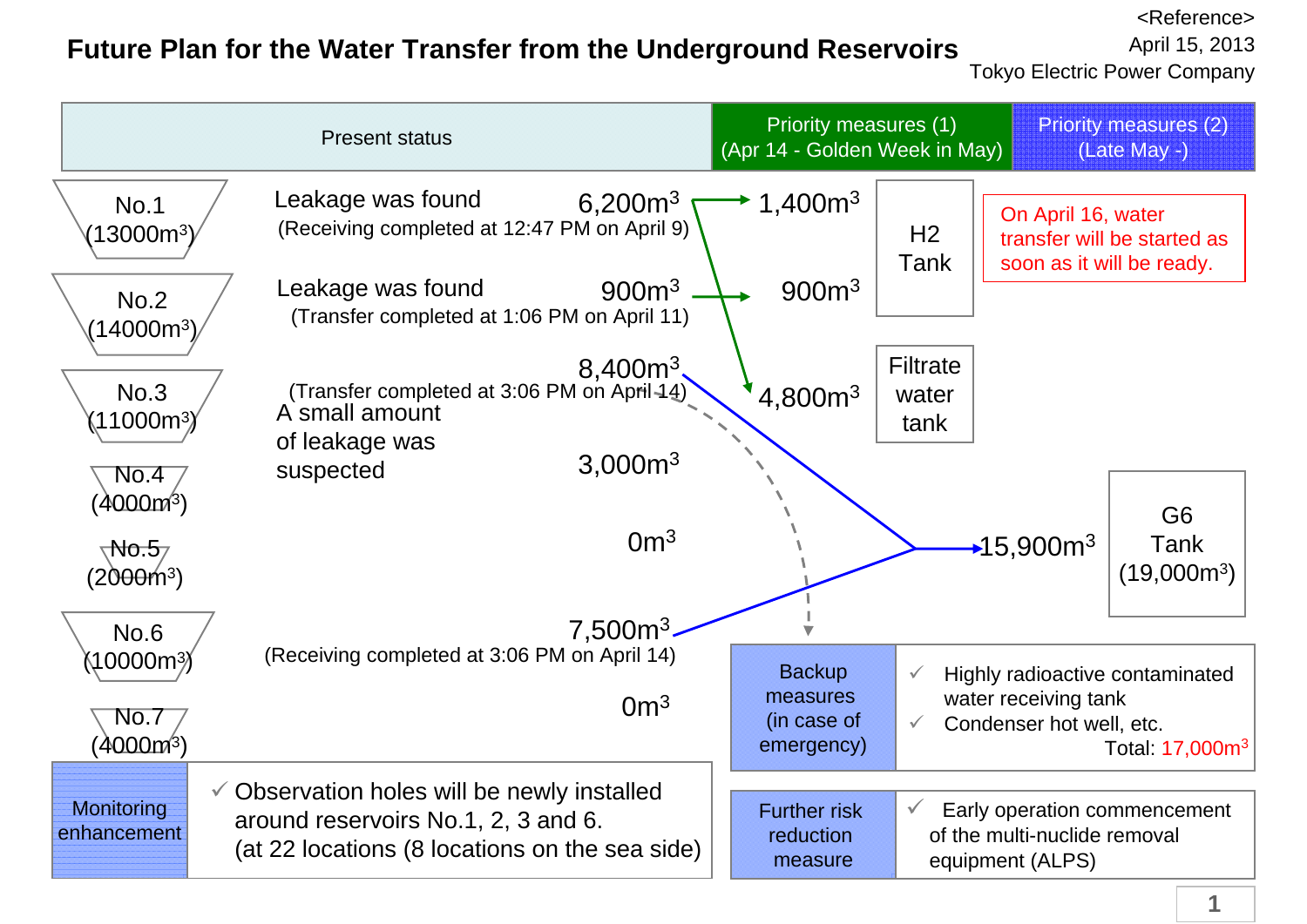[Transfer Line from underground reservoir No. 2 to H2 area tank]